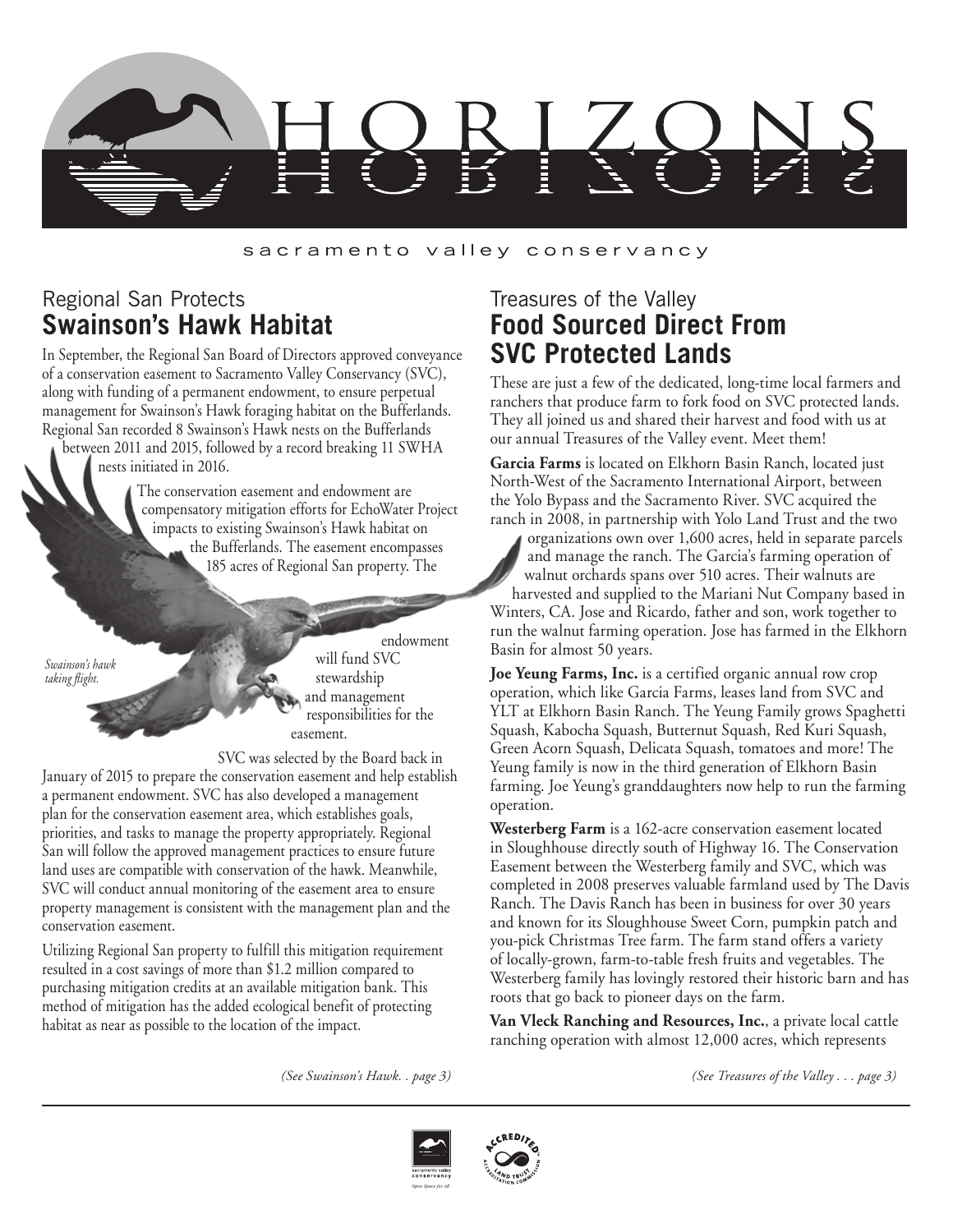

#### sacramento valley conservancy

Open Space. For all of us.

**BOARD OF TRUSTEES** Cassie Gilson *Co-President* Curtis Fossum *Co-President* Robert Slobe *Secretary* Mike Deutsch *Treasurer* Cydney Bender-Reents Amanda Bohl Rob Donlan Kate Hart Natalie Kuffel Darryl Lucien Don Rose John Sedleniek Jay Ziegler **EMERITUS TRUSTEES** Russell Austin Lynn Sadler Dick Troy Chris Unkel **ADVISORY COUNCIL** Beverly Sandeen **STAFF** Aimee B. Rutledge *Executive Director* Wendy Baty *Administrative Director* Lucie Adams *Stewardship Director* Kelly Hopkins *Communications & Marketing Director* Evan Griffiths *Stewardship & Camp Pollock Manager* Paulette Burgess *Administrative Assistant* Fred Tracy *Stewardship Manager* Harpreet Gidha *Accounting & Administrative Assistant* Fred Strickland *Program Assistant* Tim Fiock *Camp Pollock Caretaker* MAILING ADDRESS P.O. Box 163351

Sacramento, CA 95816 Phone (916) 731-8798 Fax (916) 924-3803 info@sacramentovalleyconservancy.org

> Nonprofit ID 68-0256214 Fall 2016

### **NEW River Deck and Farm-Fresh Food**

Featured at This Year's Fundraiser

The Sacramento Valley Conservancy celebrated their 24th annual *Treasures of the Valley* fundraiser with a fresh new space and farm-fresh food. The "Farm to Fork" mission is to provide fresh, local food to the people of Sacramento.

This year the Conservancy took that idea one step further, by sharing and recognizing their partners who have worked so hard to grow and harvest it. Guests enjoyed appetizers made from farm fresh produce sourced direct from farmland protected by SVC and local premium beef from grazing lands protected by SVC.

"The butternut squash was picked by the Yeung Family last Friday and we're tasting it with them as our guests of honor tonight," said Kelly Hopkins, SVC Communications and Marketing Director.

The evening began with a formal ribbon cutting ceremony by SVC's founding Board Member, Bob Slobe, and SVC Executive Director Aimee Rutledge.



*Founding Board member Bob Slobe shared his family's special connection to the space before a formal ribbon cutting ceremony on the new river deck.*

"I cannot begin to tell you how beautiful Camp Pollock looks. We still need help to install some flooring and windows, paint and stain the new deck, and with some kitchen remodeling. It is a monument to what is right about Sacramento," said Robert Slobe, SVC Board Secretary.

Support came from American River Brewing Company, Bogle Vineyards, SoCal's Tavern and . . .

*Land Acquisition* Murphy Austin Adams Schoenfeld LLP

Vulcan Materials Company

MurphyAustin

Vvican

*Stewardship*

Easton Development Company, LLC

Al and Christie Jahns.

Law Office of Alfred F. Jahns

The James and Susan McClatchy Fund of the Sacramento Region Community Foundation

North Sacramento Land Company Teichert

. . . and over 300 attendees.

Some of this year's new silent auction items included native plants and trees, hand-made jewelry and more!



*New SVC Board member, John Sedleniek, poses with friends in the newly remodeled Lodge.*



*While construction continues to finish the floor and chimney repairs in the main lodge, the river deck, which overlooks the American River, is now ADA accessible and open to the public and rentable for public or private events.*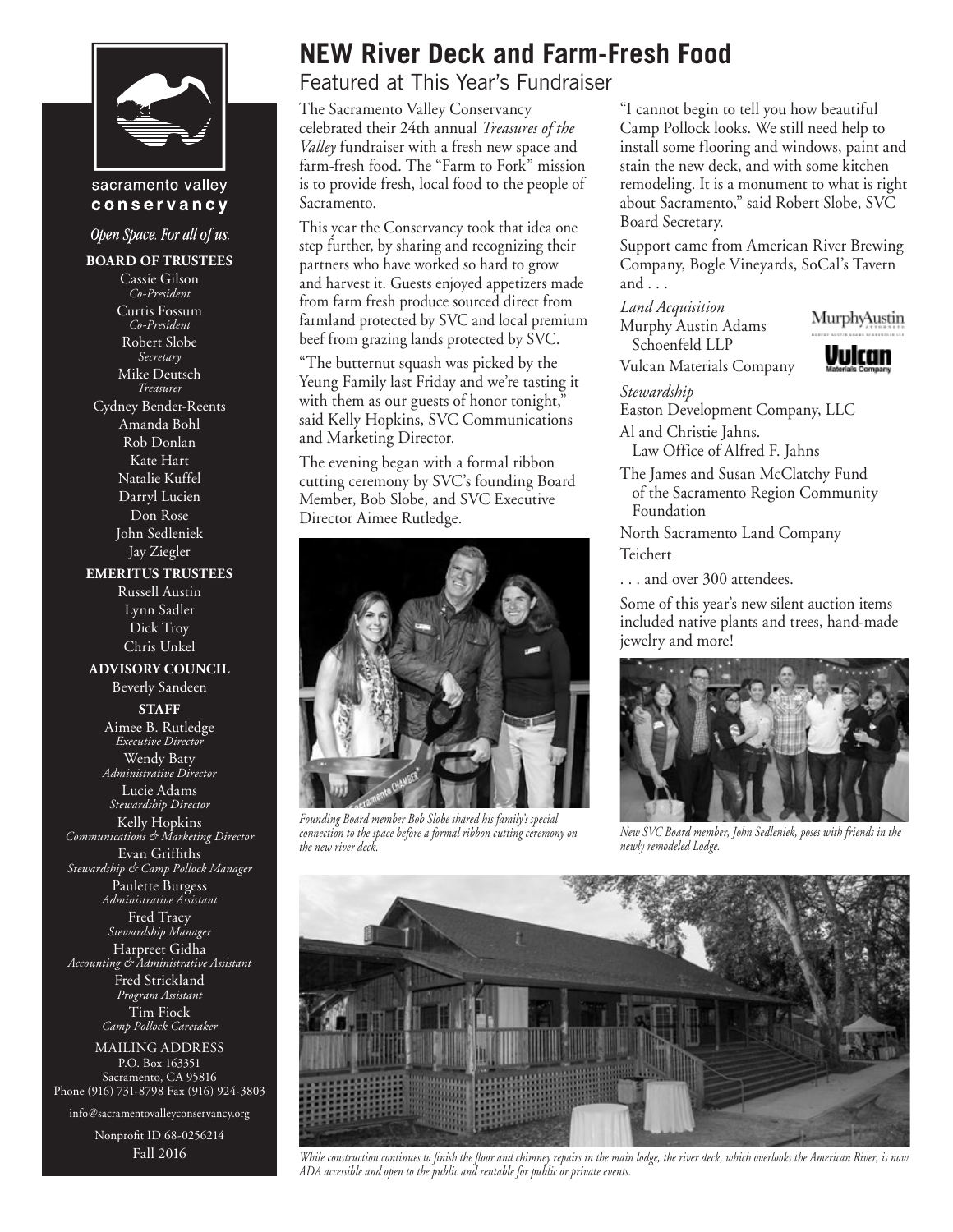## **Classrooms without walls**

### Inspiring the next generation of Outdoor Stewards

SVC's Youth Education and Stewardship (YES) program has reached more than 2,200 youth in 2016! Our success in reaching more youth every year is made possible through partnerships and community support.

Our most impactful partnership program, with Sierra Nevada Journeys (SNJ), brings hundreds of local youth to open spaces each year. The SNJ Classrooms Unleashed Program redefines the traditional 4-walled classroom by bringing hands-on education



Regional County Sanitation District. *Local 3rd grade students take a moment to journal about the sights and sounds of Camp Pollock.*

to the outdoors. These programs are designed around the Common Core and Next Generation Science State Standards. At Camp Pollock the SNJ Habits and Habitats Program teaches 3rd graders about habitat systems, organism survival, local habitat exploration, and the cause and effect of changing environments within the riparian zone of the American River Parkway. At Deer Creek Hills SNJ's Our Amazing Earth Program teaches 4th graders about the changes at the earth's surface, looking at plate tectonics, weathering and erosion.

SVC sends a thank you to all of the dedicated Youth Education

partners: Sierra Nevada Journeys, Community Collaborative Charter School, Sheriff Community Impact Program, Mission Oaks Recreation and Park District, The Boy Scouts of America, Girl Scouts Heart of Central California, Hmong Youth and Parents United, Congregation Beth Shalom, Instituto Familia de la Raza, and more, as well as the dedicated staff, docents and volunteers who make these programs possible.

# **Swainson's Hawk** *From Page 1*

While the Bufferlands is much heralded for its diversity and abundance of wildlife, the conveyance of this conservation easement marks the first permanent protection of habitat on the land. "I*n this first foray in to perpetual protection of wildlife habit, Regional San is pleased to be partnering with the Sacramento Valley Conservancy. Their track record, reputation and commitment to protecting open space in the Sacramento Valley inspired the confidence and comfort needed to enter into a forever agreement.*" Bryan Young, Natural Resource Supervisor, Sacramento

# **Treasures of the Valley** *From Page 1*

approximately 1½ percent of all of Sacramento County. In addition to the cattle ranching, the operation provides a number of recreational opportunities to the public and organizations. Van Vleck Beef can be purchased at Corti Brothers and online through SnakeRiverFarms.com. SVC holds a 775-acre conservation easement protecting vernal pool grasslands and oak woodlands on the Van Vleck Ranch. The Van Vleck family has been ranching their land since just after the Gold Rush.

| <b>Donations Form</b>                                                                                                                                                     | Here is my tax deductible donation of:                                                                    |  |  |  |
|---------------------------------------------------------------------------------------------------------------------------------------------------------------------------|-----------------------------------------------------------------------------------------------------------|--|--|--|
|                                                                                                                                                                           | $\Box$ \$1000 $\Box$ \$500 $\Box$ \$250 $\Box$ \$100 $\Box$ \$50 $\Box$ Other                             |  |  |  |
|                                                                                                                                                                           |                                                                                                           |  |  |  |
|                                                                                                                                                                           |                                                                                                           |  |  |  |
|                                                                                                                                                                           |                                                                                                           |  |  |  |
|                                                                                                                                                                           | $City$ $Zip$                                                                                              |  |  |  |
|                                                                                                                                                                           |                                                                                                           |  |  |  |
|                                                                                                                                                                           |                                                                                                           |  |  |  |
|                                                                                                                                                                           |                                                                                                           |  |  |  |
| I want to make a difference and help create                                                                                                                               |                                                                                                           |  |  |  |
| a legacy for the future and preserve                                                                                                                                      | Contact me about: Planned Giving $\Box$ Becoming a Volunteer $\Box$                                       |  |  |  |
| Sacramento's beautiful open space, natural<br>habitat and agriculture.                                                                                                    | To make an easy and secure credit card donation,<br>visit our website www.sacramentovalleyconservancy.org |  |  |  |
| <b>Gifts to the Sacramento Valley Conservancy</b><br>are tax deductible. For more info, please call<br>(916) 731-8798 or email us<br>info@sacramentovalleyconservancy.org | <b>THANK YOU</b>                                                                                          |  |  |  |
|                                                                                                                                                                           | sacramento valley                                                                                         |  |  |  |
|                                                                                                                                                                           | conservancy                                                                                               |  |  |  |